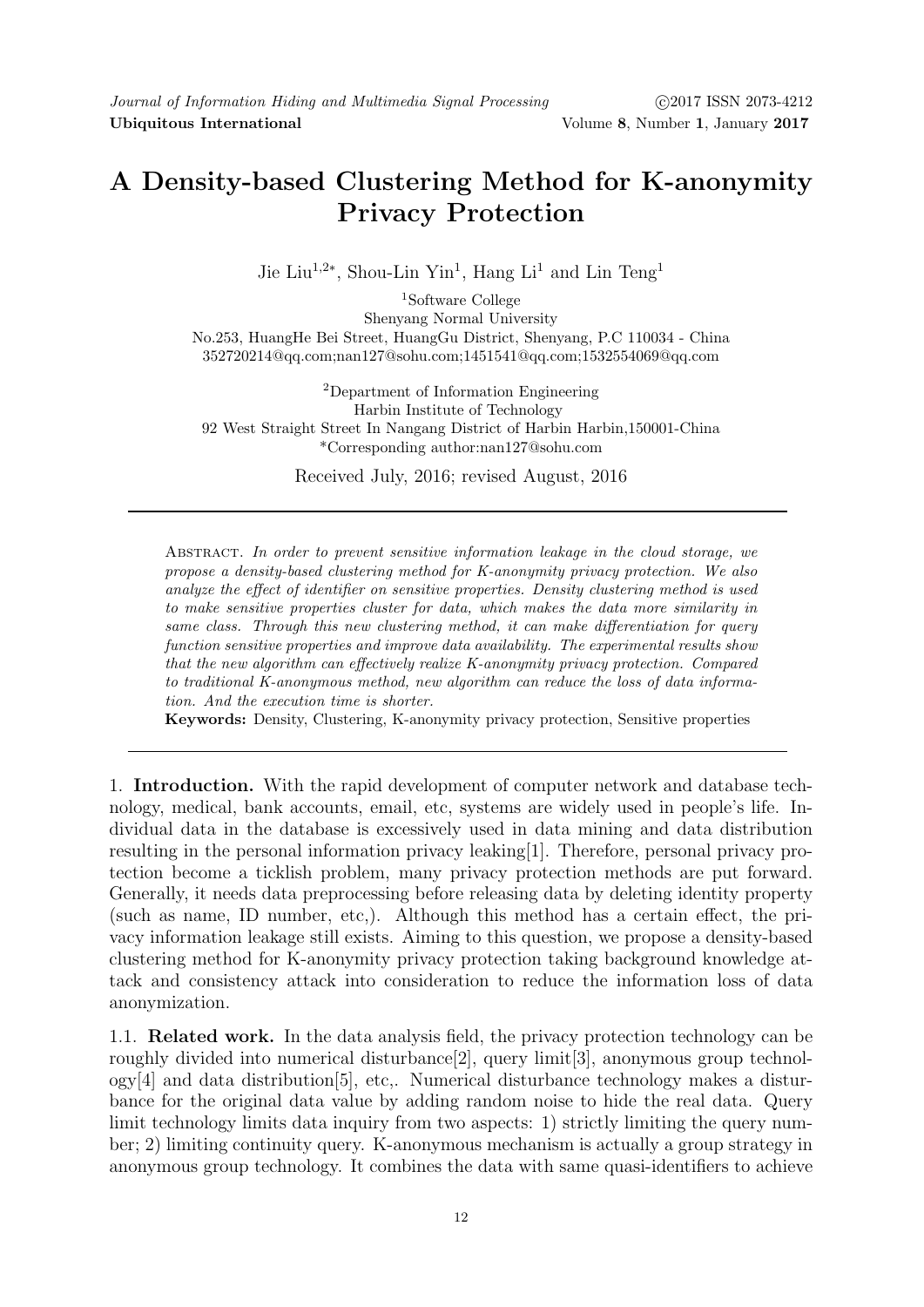the overall data record group. In each group, there are at least  $k$  data, so one record can be hidden in k data. Data distribution technology conducts vertical or horizontal partitioning for data to achieve the goal of data hiding. Above privacy protection technologies often do not define background knowledge of data obtained by attacker. Therefore, when dealing with complex attacking model, once attackers acquire more background knowledge, the attacking may become joint attacking and consistency attacking.

So Dwork[6] proposed differential privacy protection model provided privacy proof. But it had poor data availability. LATANYA[7] provided a formal presentation of combining generalization and suppression to achieve k-anonymity. Bhattarai[8] drawn a parallel between face de-identification and oracle attacks in digital watermarking for preventing automatic matching with public face collections. Tang[9] proposed a novel delay-aware privacy-preserving transmission scheme based on a combination of two-phase forwarding and secret sharing. Xie[10] combined distributed randomization with the K-anonymity algorithm to reduce the information loss rate in order to increase the data availability and avoid the leakage of privacy data information. But these methods still exists security risk. Therefore, we propose density-based clustering method for K-anonymity privacy protection. The following are the structures of this paper. In section2, we give some definitions. Section3 detailed introduces the K-anonymity privacy protection with density-based clustering method. Section4 is the experiments part, which is used for demonstrating our method. There is a conclusion in section5.

2. Preliminaries. In this section, we give some definitions to pave below.

Definition 1. Identifier attribute. A specific record directly connects identifier called identifier attribute (such as name, ID, Bank number).

Definition 2. Quasi-identifier. A attribute set connects external attribute called quasi-identifier.

**Definition 3.** K-anonymity.  $T(A_1, A_2, \dots, A_n)$  is a table. In corresponding equivalence class of Quasi-identifier (QI), if the attribute number is at least  $K \geq 2$ , then T meets K-anonymity.

Definition 4. Equivalence class. After K-anonymization, each group in QI at least has k same elements. The set is one equivalence class.

Definition 5. Reference matrix. Reference matrix of impact probability of QI on sensitive attribute is J. J is  $m \times n$  matrix. Where m is the sensitive attribute number. n is QI number.  $q_i(1 \leq i \leq n)$  is QI attribute.  $p_i(1 \leq i \leq m)$  is sensitive attribute.

$$
J = J_{ij}(m \times n) = \begin{bmatrix} 2 & 4 & \cdots & 5 \\ 6 & 1 & \cdots & 3 \\ \vdots & \vdots & \cdots & \vdots \\ 3 & 0 & \cdots & 2 \end{bmatrix}
$$
 (1)

Where  $J_{ij}$  denotes impact probability of  $i - th$  QI on  $j - th$  sensitive attribute.  $Dis_{ab}$ is the impact distance between  $a - th$  sensitive attribute and  $b - th$  sensitive attribute.

$$
Dis_{ab} = \sum_{i=1}^{n} |J_{ai} - J_{bi}|.
$$
 (2)

Definition 6. Differential privacy[11-13]. Differential privacy model defines the privacy quantization of probability distribution. Assuming algorithm M meets  $\varepsilon$ -differential privacy model, when M satisfies probability constraint of equation(3).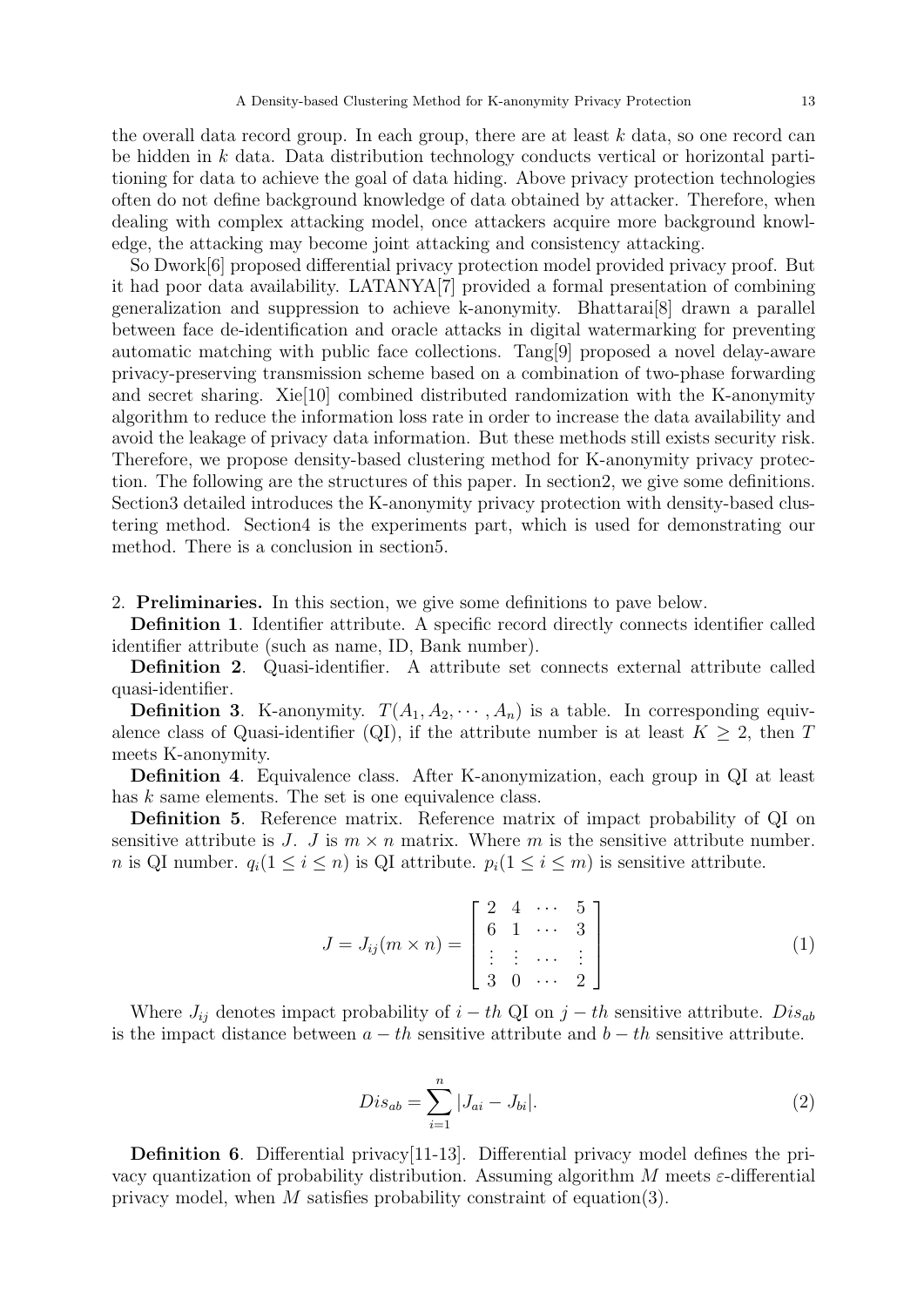$$
Pr[M(D) = S] \le e^{\varepsilon} Pr[M(D') = S]. \tag{3}
$$

Where  $\varepsilon$  denotes privacy protection budget, D is original data set. D' is the adjacent data set of D. It can delete or add any record in  $D$ . S is output results set. Differential privacy protection requires that  $M$  is applied into adjacent data set getting the same probability ratio of output results (upper bound of probability ratio is  $e^{\varepsilon}$ ).

3. K-anonymity privacy protection with density-based clustering method. When K-anonymity is attacked by link, it can effectively prevent privacy information leakage. However, if the attack is homogeneity attack and background knowledge attack. Kanonymity cannot prevent it. In order to better protect sensitive information, decrease the information loss and process data diversity. We adopt density-based clustering method in this paper. It is divided into two steps:

- 1. Calculating the reference matrix of data set background knowledge, so the effect of each QI on sensitive attribute can be obviously reflected. We use density distribution to make clustering for sensitive attribute. The data is more similar in one class and more different outside class. Clustering results are more higher than traditional k-means method.
- 2. Using density clustering method to make clustering, data will be divided into different equivalence groups according to the density distribution. Computing minimum information loss and merging equivalence class.

3.1. Density-based clustering for sensitive attribute. Density-based clustering method is different from hierarchical method and portioning method. It defines the cluster as points maximizing set of density connecting. Also it can divide the area of enough high density as cluster. This method can find clustering with any shape, which has great advantage on data grouping.

This paper proposes a density-based clustering method. Using density clustering method to make cluster, data will be divided into different equivalence groups according to the density distribution. Data record number in each group is at least k. When it realizes data anonymous, meanwhile, sensibility of inquiry function will be divided into k records in each group to reduce sensibility of inquiry function. In the clustering division, supposing all the attributes are QI, so the data set obtained by clustering can satisfy K-anonymity.

## Algorithm 1  $DCM(D, r, k)$

Input. Original data set  $D$ , non-sensitive clustering neighbourhood radius  $r$ , size of minimum clustering  $k$ .

Output. Data set  $\overline{D}$  after clustering partition.

- Using density clustering algorithm for D, getting clustering result  $D_c$ .
- Dividing  $D_c$  into different clusters.
- For clusters, cluster centroid replaces each data in clusters.
- Then return the new data set  $D$ .

**Theorem 3.1.** Original data set D, query function  $f_i$ , return the  $i - th$  record in data set. So  $\Delta(f_i \cdot DCM) \leq \frac{\Delta(f_i)}{k}$  $\frac{(f_i)}{k}$  is true.

**Proof.** We apply  $DCM$  algorithm into numeric data set and get D. Minimum cluster size is k. Obviously, when the query function  $f_i$  acts on data set, because the difference of adjacent data set is divided into k data record, then when  $f_i \cdot DCM$  acts on data set,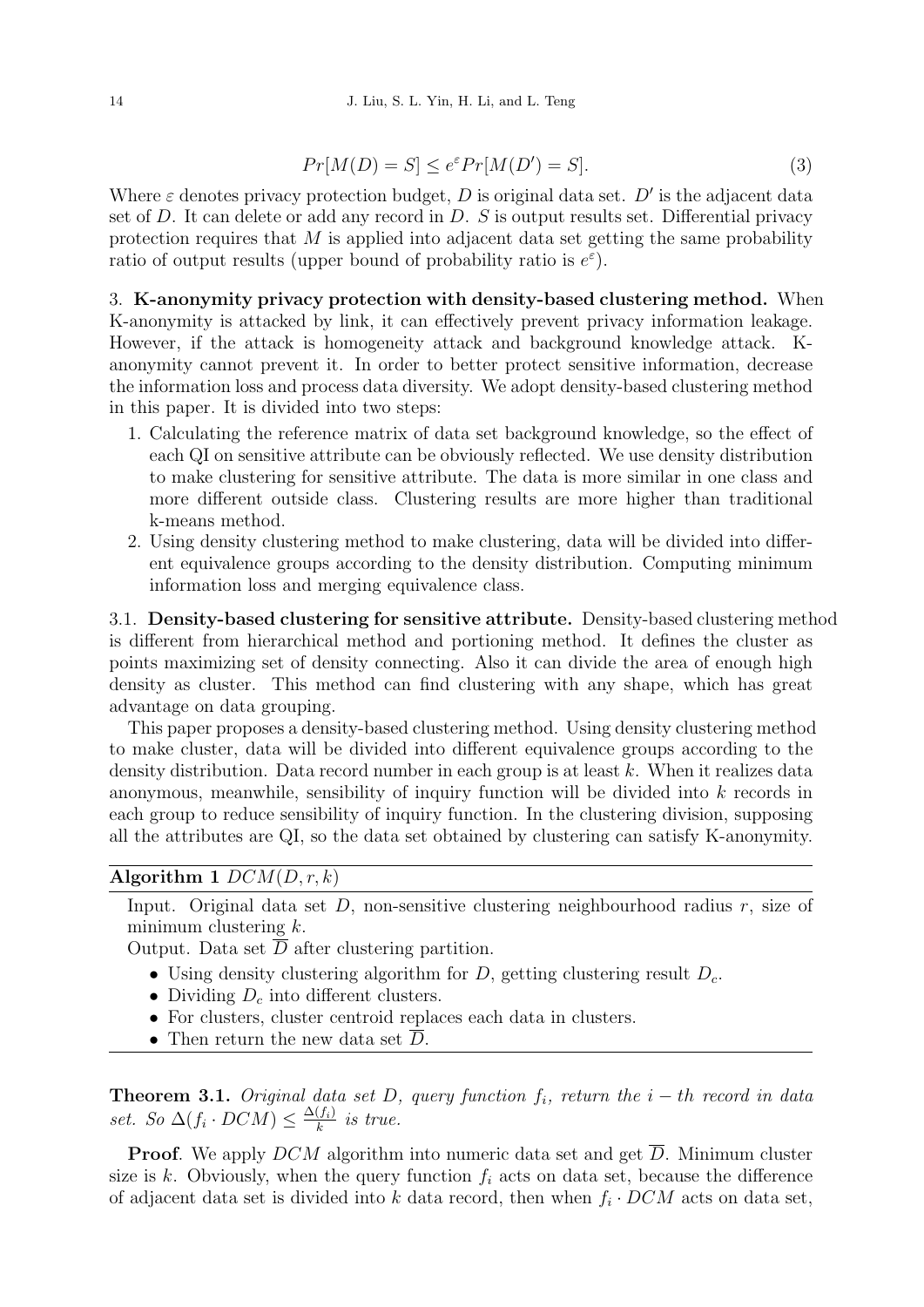it will return cluster's centroid of  $i - th$  data record. The sensitiveness is  $\frac{\Delta(f_i)}{k}$  at most. Therefore, the theorem is true.

3.2. Density-based clustering for K-anonymity privacy protection. To realize Kanonymity, it needs to make a conversion for data. That can result in information loss. For numeric attribute and classification attribute, we use different methods to calculate information loss respectively. Assuming  $QI = (N_1, N_2, \cdots, N_n, M_1, M_2, \cdots, M_m)$ . Where  $N_i(1 \leq i \leq n)$  is the  $i-th$  numeric attribute.  $M_i(1 \leq j \leq m)$  is  $j-th$  classification attribute. When processing K-anonymity, one tuple  $t = (x_{N_1}, x_{N_2}, \dots, x_{N_n}, x_{C_1}, x_{C_2}, \dots, x_{C_m})$ is transformed into  $t' = ([y_{N_1}, z_{N_1}], [y_{N_2}, z_{N_2}], \cdots, [y_{N_n}, z_{N_n}], D_{c_1}, D_{c_2}, \cdots, D_{c_m}).$  And its information loss can be defined as following (setting  $R = (r_1, r_2, \dots, r_k)$ ):

Definition 7. Tuple information loss.

$$
I_L = \frac{J_{bi}}{\sum_{i=1}^n J_{bi}} \left( \sum_{j=1}^m \sum_{i=1}^n \frac{z_{N_i} - y_{N_i}}{|N_i|} + \sum_{j=1}^m \sum_{i=1}^n \frac{H(\Lambda(x_{C_j}, D_{C_j}))}{H(T_{C_j})} \right).
$$
(4)

Where  $\frac{J_{bi}}{\sum_{i=1}^{n} J_{bi}}$  is the influence weight of QI  $N_i$  on sensitive attribute  $P_b$ .  $|N_i|$  is the range of numeric attribute.  $H(\mathcal{N}(x_{C_j}, D_{C_j}))$  is the subtree height and its root is the minimum common ancestor of  $x_{C_j}$  and  $D_{C_j}$ ).  $H(T_{C_j})$  is the classification tree height with  $C_j$ .

## Algorithm 2 K-anonymity Privacy Protection with Density-based Clustering Method

Input. Table  $T$  with  $N$  data records, parameter  $K$ . Output. Table  $T'$  after K-anonymization.

- Initializing each record in data set as equivalence class.
- From G clusters, each cluster selects a record as centroid of equivalence class.
- Repeat.
- According to formula (4), computing the information loss when all the records in same cluster in **Algorithm1** are transformed equivalence class.
- Allocating the record with minimum information loss to corresponding equivalence class.
- If record number reaches to  $K$  in each equivalence class, then stop allocating.
- Updating the centroid of  $G$  equivalence classes.
- Repeat.
- Until centroid does not change.

4. Experiments and analysis. In this section, we adopt the "Adult" data set to make experiment. Data preparation method is used as reference [14]. Incomplete data or information with name, ID i.e,. will be deleted. And we get the experiment data set including 45222 records. (age, work class, education, martial status, race, gender, native country) are as QI attributes. Where "age" and "education" are numeric attributes. "work class" is sensitive attribute. The rest are classification attributes. In order to further demonstrate the effectiveness of our method, we use our scheme to make a comparison with traditional K-anonymity privacy protection method[15], N-K-anonymity[16] and LBS-K-anonymity $[17]$ , which are abbreviated to A, B, C, D respectively. Following is the experiment from data quality, running time and information distortion.

4.1. Data quality. Information loss with different algorithms is as figure1. From figure1, we can know that the information loss with new algorithm is smaller than that of other three methods with the increase of  $K$ . When  $K$  is bigger, the advantage is more obvious, data quality is higher.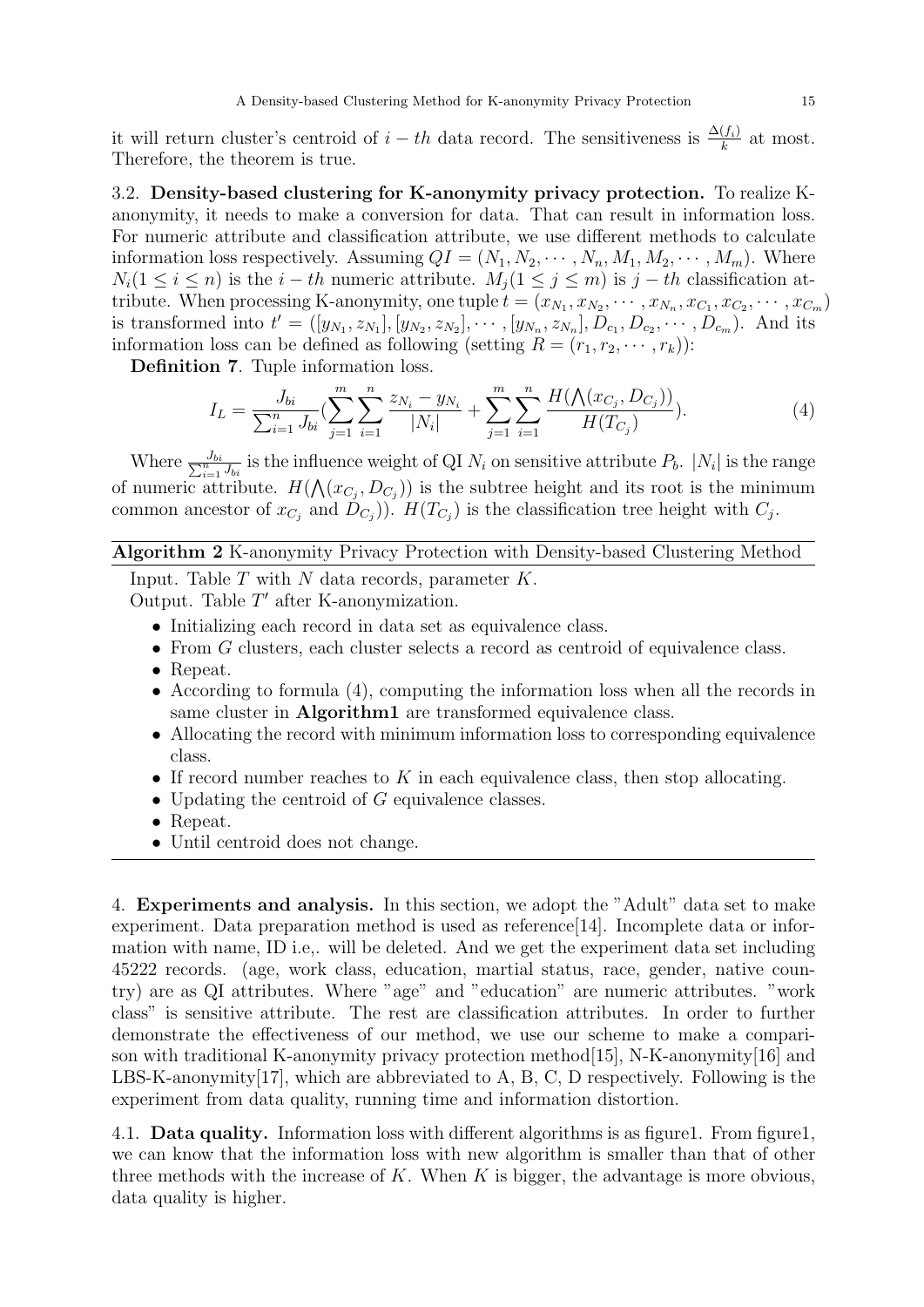

Figure 1. Information loss

4.2. Running time. The comparison of running time with different algorithms is as shown figure2. We can see that the running time with new method is shorter than original method. This can demonstrate the efficiency of our method.



Figure 2. Running time

4.3. Infirmation distortion. We define that Infirmation distortion denotes data ratio of query results in an uncertain range including "Possible-Sometimes-Inside, PSI and Definitely-Always-Inside, DAI". Infirmation distortion(IDs) can be described as:

$$
IDs = [N(\Omega) - N(\Omega')] / N(\Omega).
$$
\n(5)

Where  $N(\Omega)$  denotes the number of query results in  $\Omega$ .  $\Omega$  is area range.  $N(\Omega')$  denotes the number of query results in  $\Omega'$ .  $\Omega'$  is a new area range after K-anonymity with the different methods. With the increase of  $K$ , Infirmation distortion of PSI and DAI will get a higher value as figure3 and figure4. From the two figures, we can know that densitybased clustering method for K-anonymity privacy protection is a better choice.

5. Conclusions. In this paper, we adopt density-based clustering method for K-anonymity privacy protection. The data will be aggregated as  $K$  clusters. Data are similar to each other in one cluster, however, they are greatly different from each other in different clusters. The data with similar sensitive attributes are aggregated together. Then it makes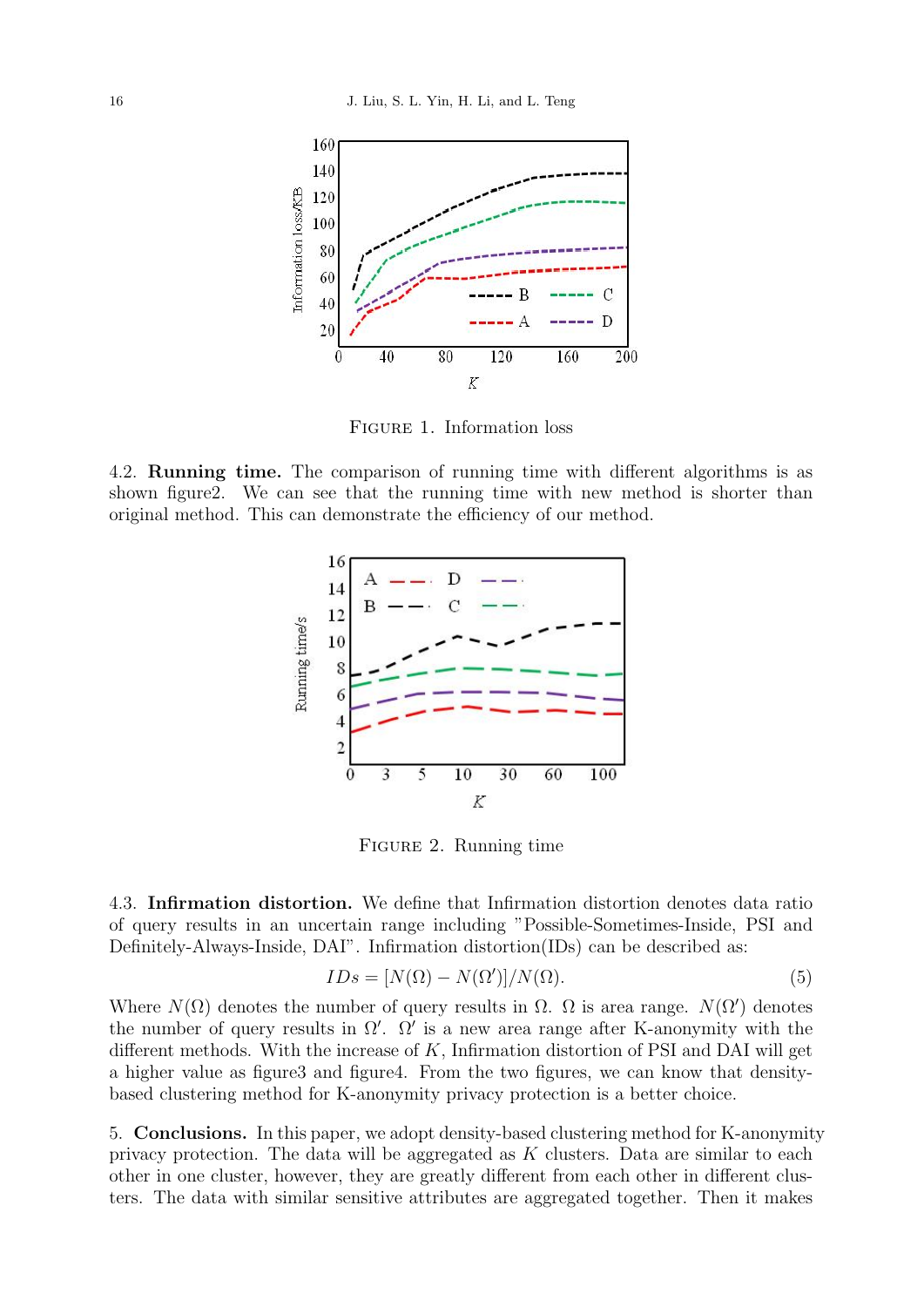

Figure 3. Infirmation distortion of PSI



Figure 4. Infirmation distortion of DAI

a clustering for the whole data according to aggregation results to achieve K-anonymous. Finally, we make a comparison from data quality and running time. The results show that when the  $K$  value increases, this new algorithm can obtain high quality data. In the future, we will study how to realize the efficient protection for huge amounts of data.

Acknowledgment. The authors also gratefully acknowledge the helpful comments and suggestions of the reviewers, which have improved the presentation.

## REFERENCES

- [1] J. Ge, J. Peng, Z. Chen, Your privacy information are leaking when you surfing on the social networks: A survey of the degree of online self-disclosure (DOSD) Proc. in IEEE, International Conference on Cognitive Informatics & Cognitive Computing. IEEE Computer Society, pp. 329-336, 2014.
- [2] Z. Radojevic, V. Terzija, Numerical algorithm for overhead lines protection and disturbance records analysis, *JJ. Iet Generation Transmission & Distribution*, vol. 1, no. 2, pp. 357-363, 2007.
- [3] M. Herrmann, C. Grothoff, Privacy-Implications of Performance-Based Peer Selection by Onion-Routers: A Real-World Case Study Using, I2P[C]// International Conference on Privacy Enhancing Technologies. Springer-Verlag, pp. 155-174, 2011.
- [4] T. Gao, Q. Miao, N. Guo, Anonymous Authentication Scheme Based on Proxy Group Signature for Wireless MESH Network, Proc., on Eighth International Conference on Innovative Mobile and Internet Services in Ubiquitous Computing, pp. 533-537, 2014.